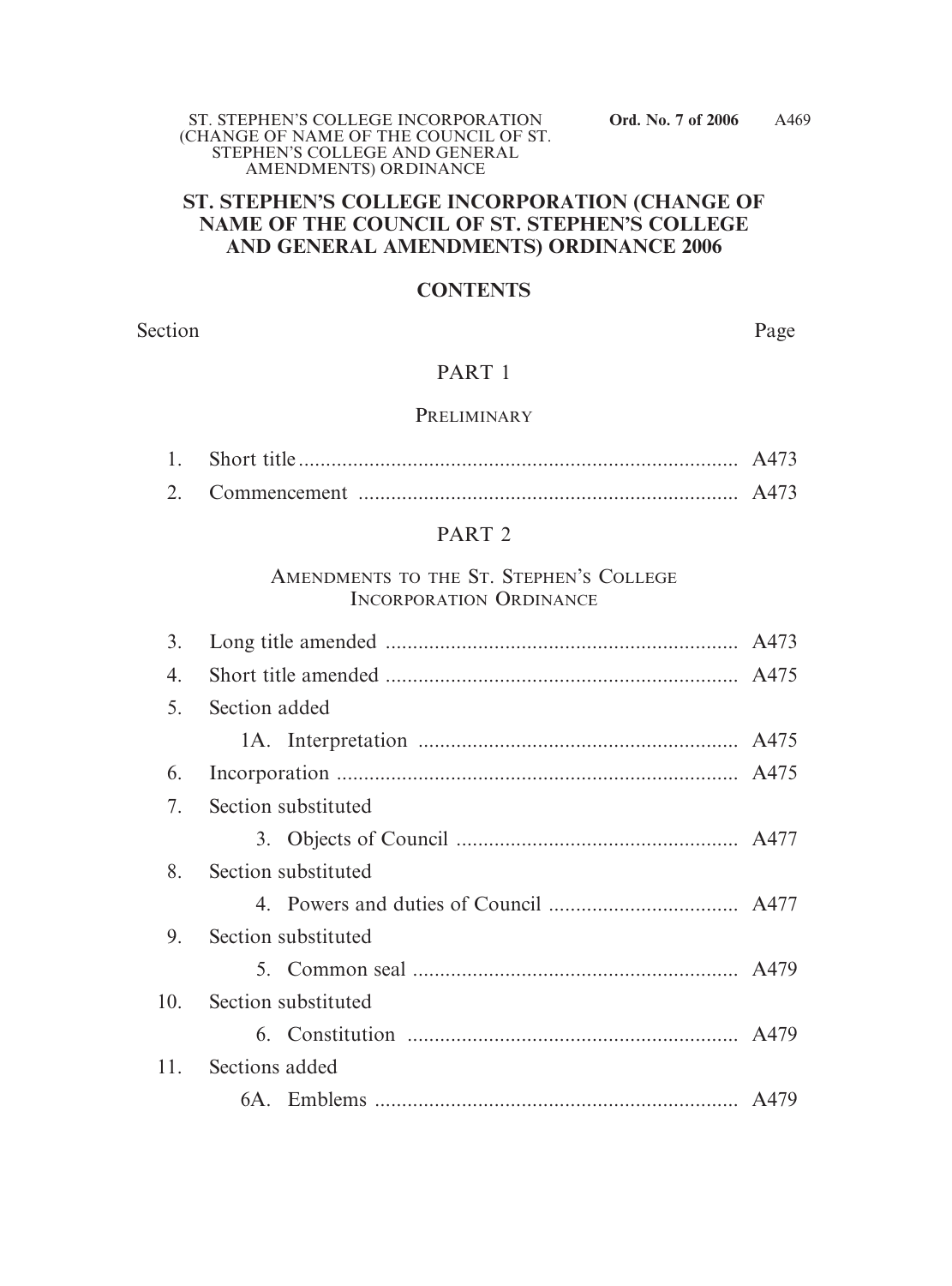| Section |                                                                | Page |
|---------|----------------------------------------------------------------|------|
|         | 6B. Particulars to be delivered to Registrar of Companies A481 |      |
|         |                                                                |      |
|         |                                                                |      |
|         | PART <sub>3</sub>                                              |      |

REPEAL OF ST. STEPHEN'S COLLEGE REGULATIONS

| 12. |  |  |
|-----|--|--|
|-----|--|--|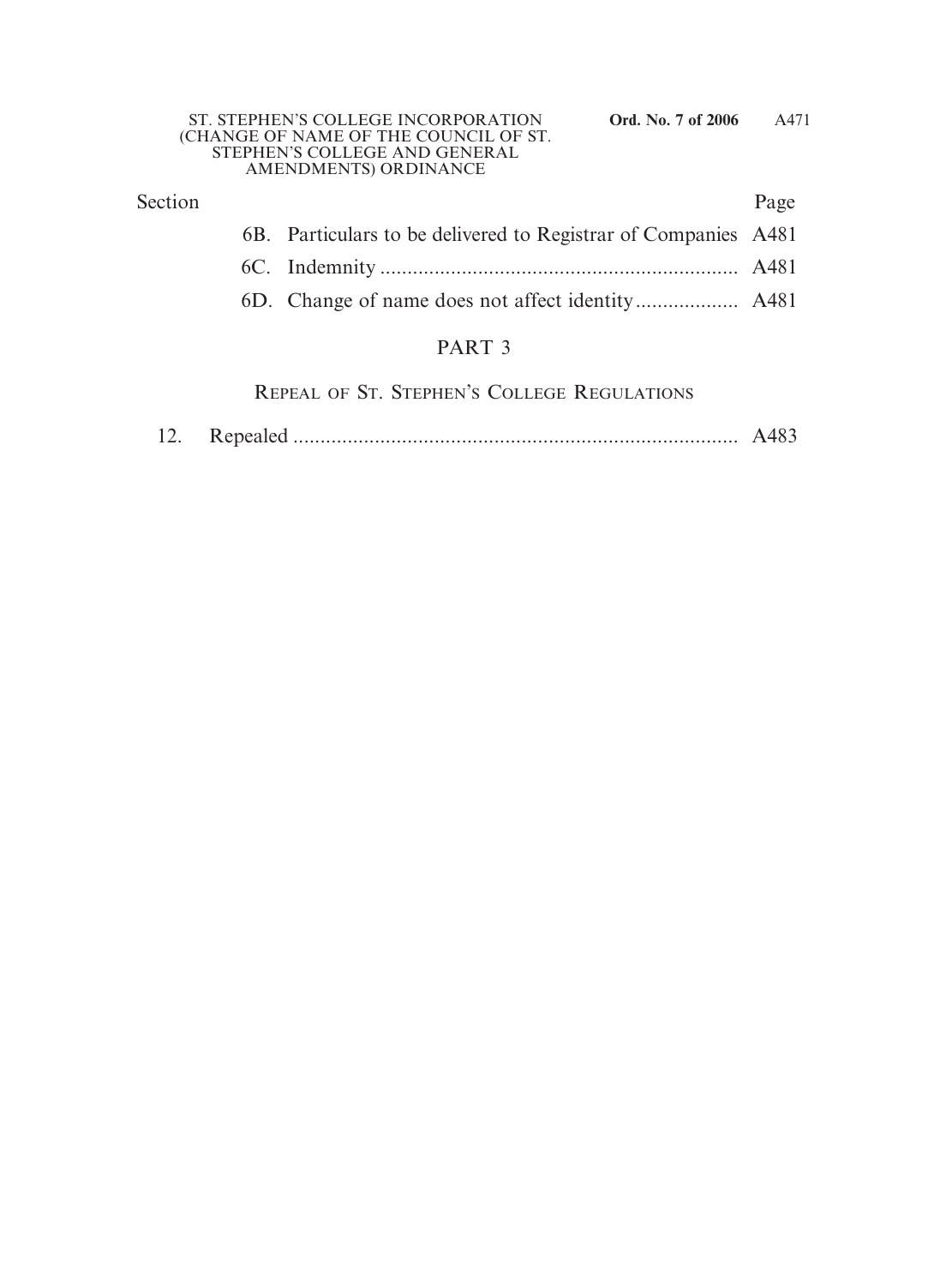## **HONG KONG SPECIAL ADMINISTRATIVE REGION**

ORDINANCE NO. 7 OF 2006



Donald TSANG Chief Executive 11 May 2006

An Ordinance to amend the St. Stephen's College Incorporation Ordinance to provide for the change of name of the council of St. Stephen's College; to bring the provisions of the Ordinance into conformity with the Education Ordinance; and to make miscellaneous amendments to the Ordinance.

 $[$   $]$ 

Enacted by the Legislative Council.

## PART 1

#### **PRELIMINARY**

## **1. Short title**

This Ordinance may be cited as the St. Stephen's College Incorporation (Change of Name of the Council of St. Stephen's College and General Amendments) Ordinance 2006.

## **2. Commencement**

This Ordinance shall come into operation on a day to be appointed by the Secretary for Education and Manpower by notice published in the Gazette.

## PART 2

AMENDMENTS TO THE ST. STEPHEN'S COLLEGE INCORPORATION ORDINANCE

### **3. Long title amended**

The long title to the St. Stephen's College Incorporation Ordinance (Cap. 1049) is amended by adding "Council" after "College".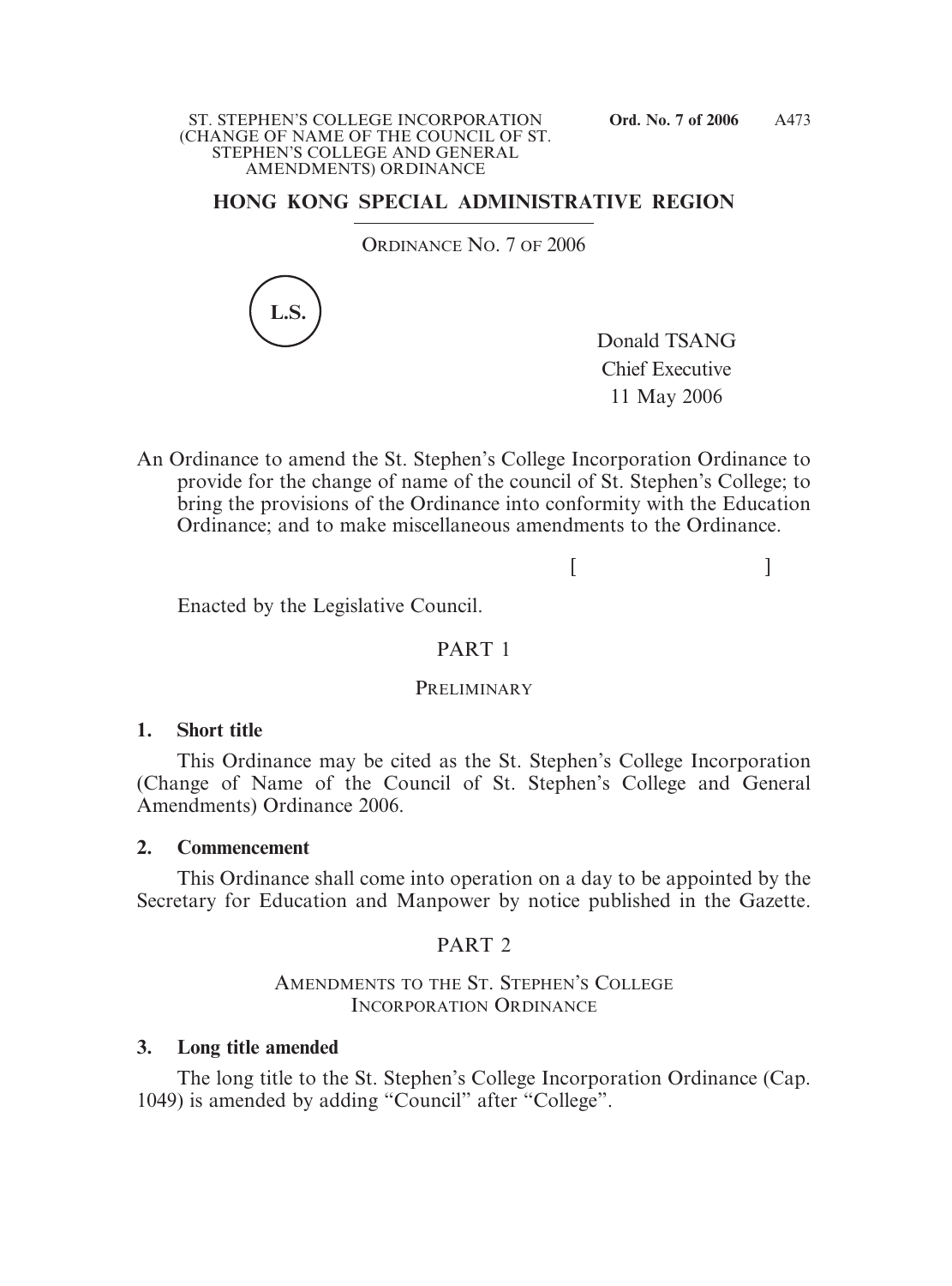## **4. Short title amended**

Section 1 is amended by adding "Council" after "College".

### **5. Section added**

The following is added—

### "**1A. Interpretation**

In this Ordinance, unless the context otherwise requires—

- "Chairman" (主席) means the Chairman of the Council;
- "Church" (香港聖公會) means the Hong Kong Sheng Kung Hui, a body corporate existing under and by virtue of the Hong Kong Sheng Kung Hui Ordinance (Cap. 1157) and includes its predecessor the Diocese of Hong Kong and Macao of the Chinese Anglican Church in Hong Kong;
- "College" (書院) means the educational institutions carried on by the Council known for the time being as St. Stephen's College and St. Stephen's College Preparatory School;
- "Constitution" (章程) means the Constitution of the Council;
- "Council" (桝委會) means the St. Stephen's College Council incorporated under section 2;

"management committee" (校董會) means the managers of the College; "Secretary" (秘書) means the Secretary of the Council;

"Standing Committee of the Church" (香港聖公會常備委員會) means the Standing Committee of the Synod of the Diocese of Hong Kong Island of the Church or its successor or its replacement from time to time.".

## **6. Incorporation**

(1) Section 2(1) is amended by repealing everything before ", and in" and substituting—

"(1) The Council of the College shall be a body corporate, and shall have the corporate name, "St. Stephen's College Council" ".

(2) Section 2(2), (3) and (4) is repealed and the following substituted— "(2) The Council shall hold such meetings as are specified in this Ordinance and the Constitution.

(3) The Council shall consist of such members as shall be provided for in the Constitution who shall be appointed and removed from office in accordance with the Constitution.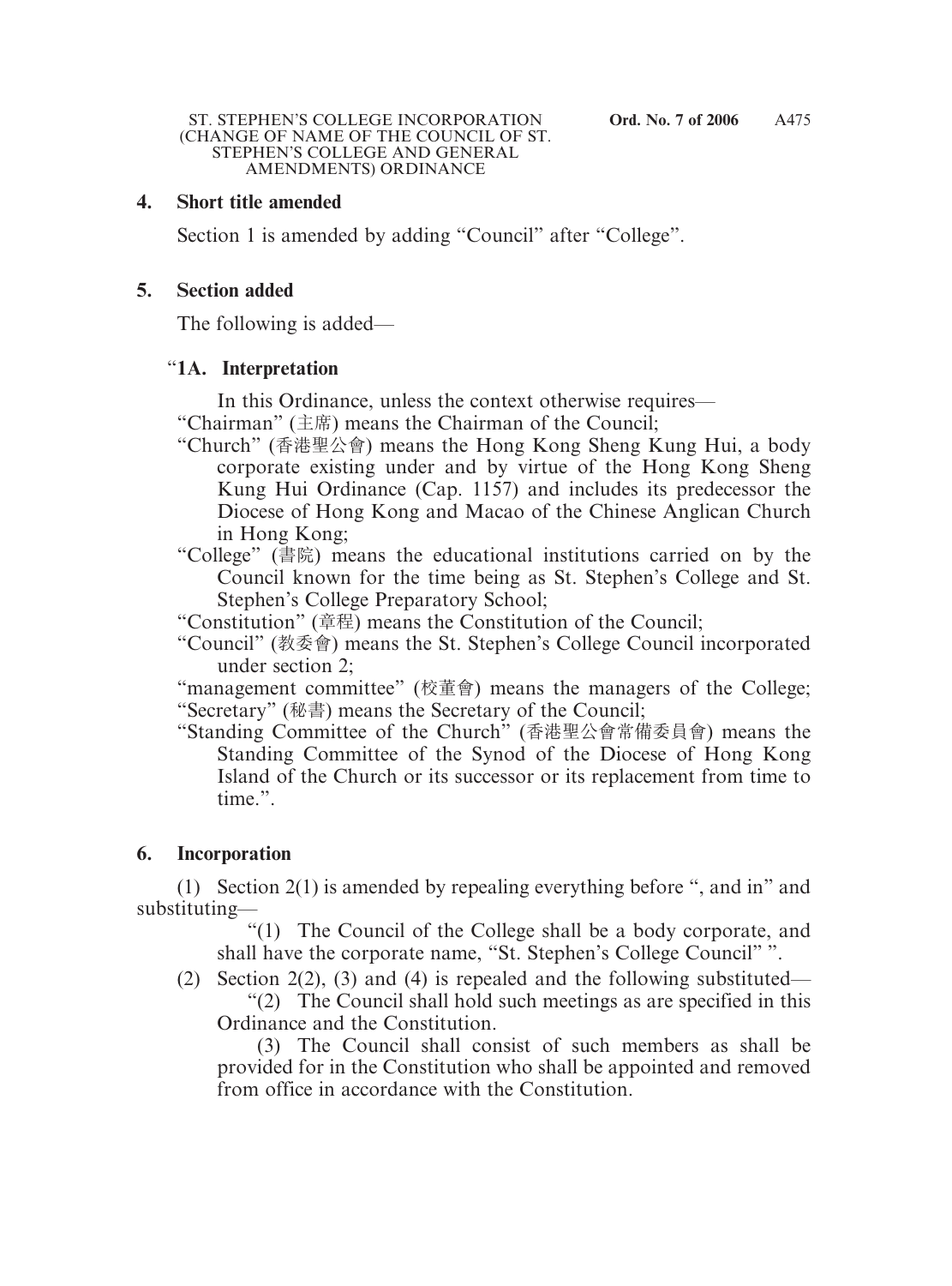(4) The Chairman and the Secretary shall be appointed and removed from office in accordance with the Constitution.".

## **7. Section substituted**

Section 3 is repealed and the following substituted—

## "**3. Objects of Council**

The objects of the Council are—

- (*a*) to carry on and extend the work for which the College was originally founded by offering to the youth of Hong Kong and elsewhere a modern, well-balanced and liberal education upon the Christian principles as professed by the Church;
- (*b*) subject to the power under section 32 or 40AD of the Education Ordinance (Cap. 279), to establish, sponsor, operate and manage the College and other schools and educational institutions in Hong Kong and elsewhere;
- (*c*) to oversee the performance of the management committee or the incorporated management committee;
- (*d*) to carry out and perform any other lawful act, work, enterprise or thing of a charitable nature; and
- (*e*) to do all things that are necessary for or incidental or conducive to any of the above objects.".

## **8. Section substituted**

Section 4 is repealed and the following substituted—

# "**4. Powers and duties of Council**

- (1) The Council shall have—
	- (*a*) all powers and duties prescribed in this Ordinance; and
	- (*b*) all powers and duties specified in the Constitution which do not conflict with this Ordinance.

(2) The Council may delegate its powers in accordance with the Constitution.".

# **9. Section substituted**

Section 5 is repealed and the following substituted—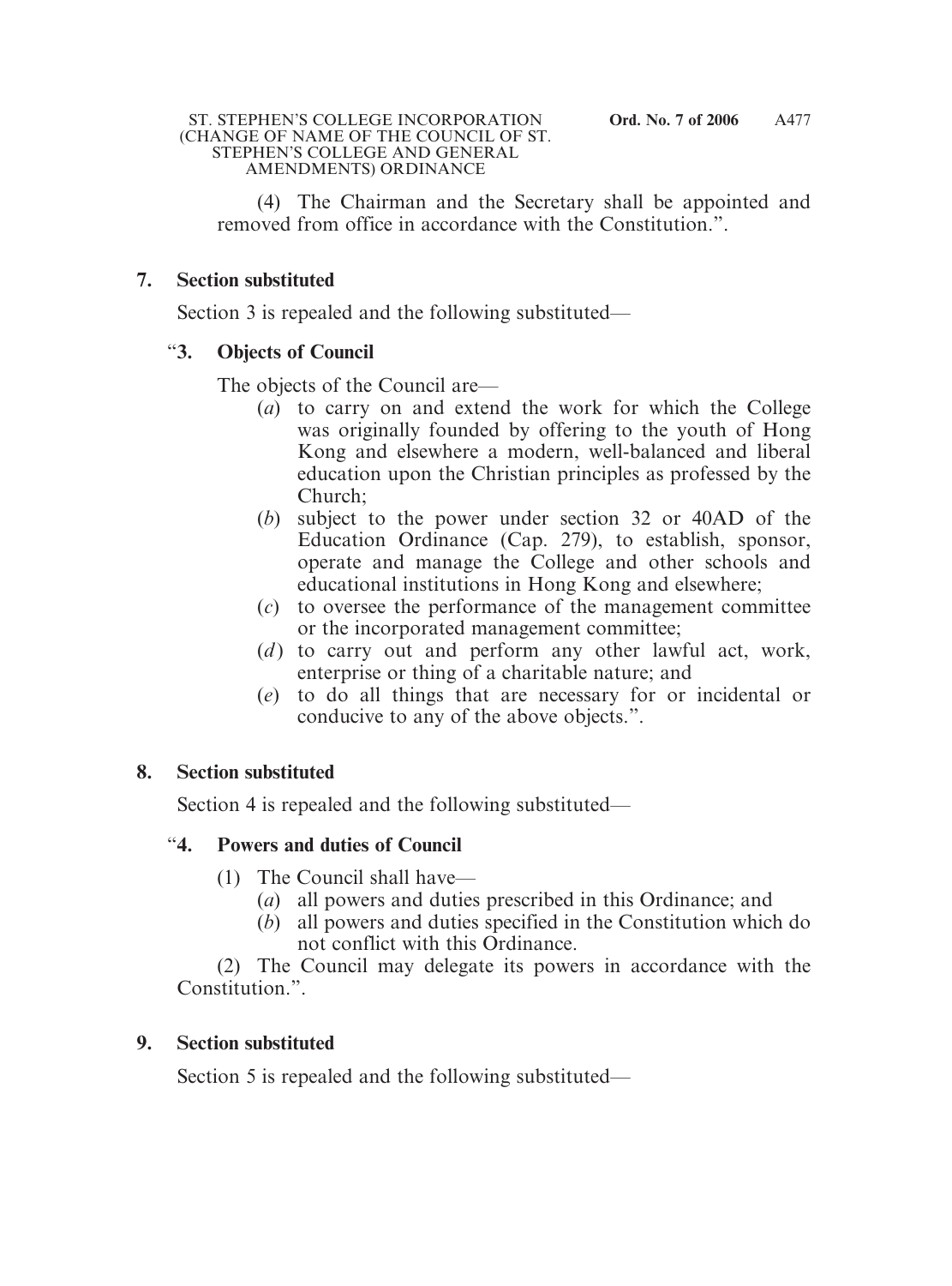## "**5. Common seal**

(1) The common seal of the Council shall be affixed only with the authority of a resolution of the Council.

(2) The affixing of the common seal of the Council shall be authenticated by the signatures of 2 members of the Council.".

## **10. Section substituted**

Section 6 is repealed and the following substituted—

## "**6. Constitution**

- (1) The Constitution may contain—
	- (*a*) provisions to regulate—
		- (i) the composition of the Council;
		- (ii) the operation of the Council and the control of its expenditure;
		- (iii) the management of the Council property and College property of all kinds; and
		- (iv) the performance generally of the Council's functions;
	- (*b*) provisions providing for the powers and duties of the Council; and
	- (*c*) all other related or incidental provisions which do not conflict with this Ordinance.

(2) Subject to the provisions of this Ordinance and the Constitution and to the prior approval of the Standing Committee of the Church, the Council may from time to time adopt, alter, amend, add to or repeal the Constitution.

(3) The Constitution is not subsidiary legislation.".

## **11. Sections added**

The following are added—

## "**6A. Emblems**

Subject to the provisions of this Ordinance and the Constitution, the Council may from time to time—

- (*a*) adopt or change its emblem or emblems; and
- (*b*) adopt or change the emblem or emblems of the College.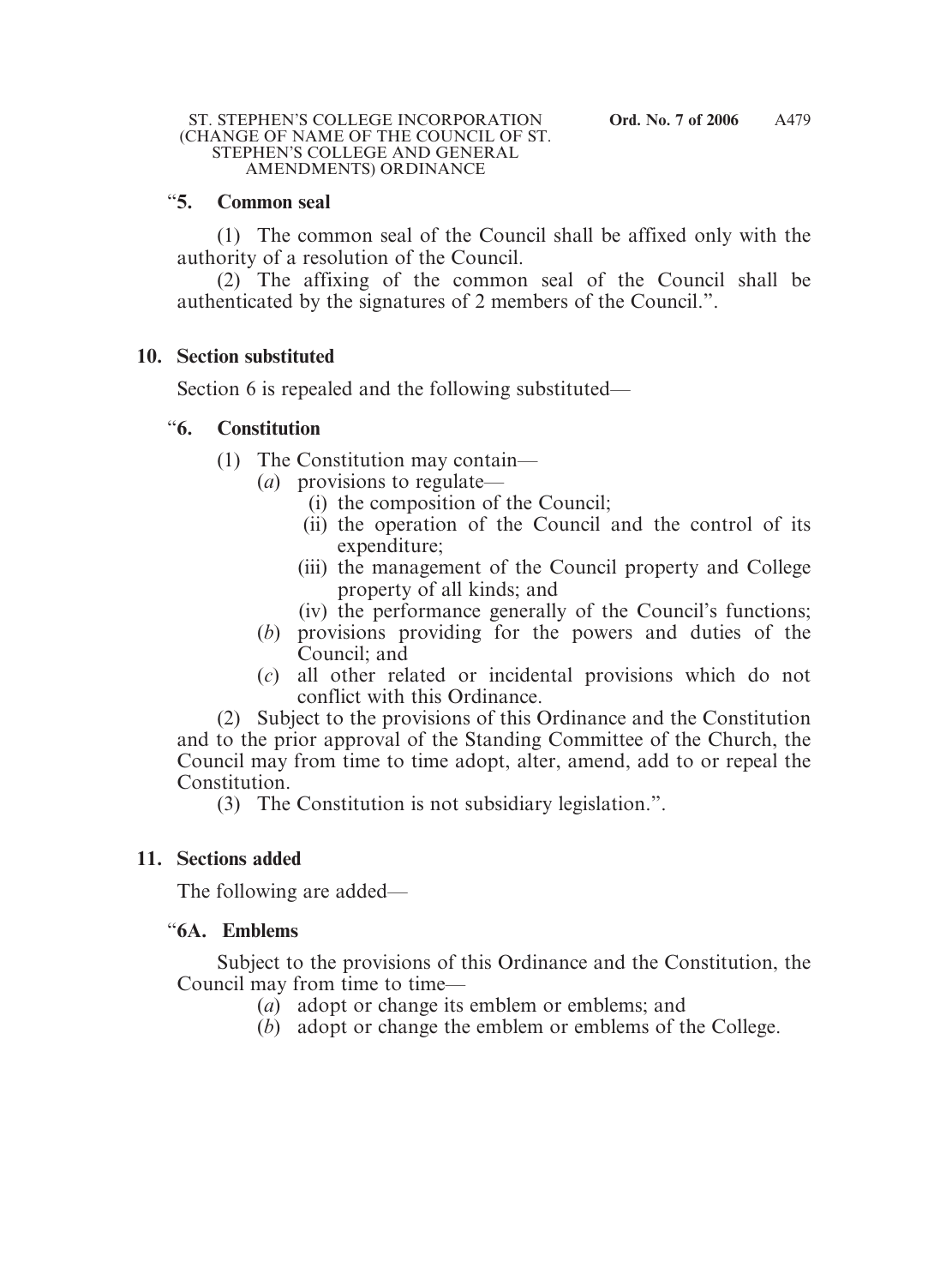### **6B. Particulars to be delivered to Registrar of Companies**

(1) The Council shall forward to the Registrar of Companies for registration—

- (*a*) notice of the address of the Council and any change of the address;
- (*b*) a copy of the Constitution and any amendment to it, certified as correct by the Chairman or the Secretary; and
- (*c*) the names of members of the Council and any change of the names, certified as correct by the Chairman or the Secretary.

(2) Notification under subsection (1) shall be made within 28 days after the commencement date of the St. Stephen's College Incorporation (Change of Name of the Council of St. Stephen's College and General Amendments) Ordinance 2006 (7 of 2006) or, in the case of any amendment or change, within 28 days of such amendment or change, as the case may be.

(3) Any person may inspect any of the documents registered under this section upon payment of such fee as may be prescribed under the Companies Ordinance (Cap. 32) for the inspection of a document.

(4) The Council shall pay such fee for registering any document with the Registrar of Companies under this section as may be prescribed in the Companies Ordinance (Cap. 32) as if the Council were a company not having a share capital.

## **6C. Indemnity**

(1) Every Council member, office-bearer and officer and any person employed by the Council as auditor shall be indemnified by the Council against all losses, costs and liabilities for any act, deed or matter done for and on behalf of the Council for which he is sued by any person (not being the Council) in his own name.

(2) In this section, "officer" (高級人員) shall include a member of any sub-committee of the Council and any person to whom the Council has delegated any of its powers.

## **6D. Change of name does not affect identity**

For the avoidance of doubt, the identity of the body corporate incorporated under section 2 shall not be affected by the commencement of the St. Stephen's College Incorporation (Change of Name of the Council of St. Stephen's College and General Amendments) Ordinance 2006 (7 of 2006).".